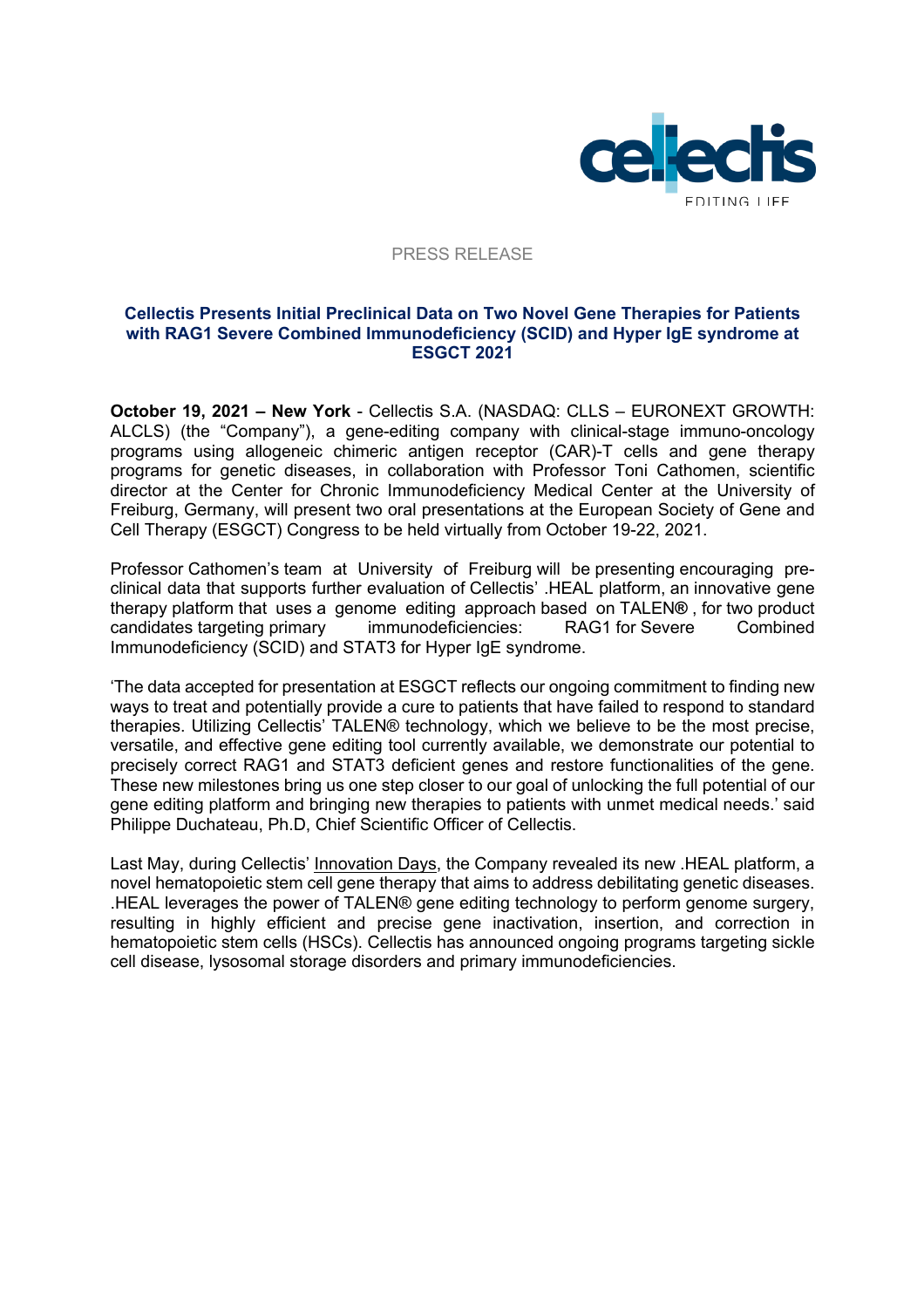## *Presentations details*

# *Data presentation on preclinical development of a TALEN***®** *based genome editing therapy for RAG1 deficiency*

- Newborns with RAG1 SCID have extremely low levels of B and T cells and a severe risk of recurrent, life-threatening infections. RAG1 is an essential enzyme specifically and temporarily expressed in the early development of T and B cells, making traditional gene therapy approaches to treat the disease challenging due to the need for tight and precise spatio-temporal expression control.
- Previous attempts to treat the RAG1 deficiency via conventional gene therapy have produced unsatisfactory results.
- These results highlight the need for tight spatio-temporal control of RAG1 expression as key for functional restoration and the use of a gene editing tool.
- Using Cellectis' TALEN® technology and .HEAL, Professor Cathomen engineered HSCs with a corrected copy of RAG1 that replaced the existing, mutated copy of RAG1. The precise replacement of the mutated gene enabled the corrected RAG1 gene to be expressed at its natural timing and stage of cell development.
- 30% of gene correction was achieved within the long-term HSC population.

The presentation titled 'Preclinical development of a TALEN based genome editing therapy for RAG1 deficiency' will be made on October 21 (9-11AM CET) by Manuel Rhiel, Ph.D University of Freiburg, and can be found on the ESGCT website.

## *Presentation Details:*

## *Data presentation on a preclinical development of a TALEN***®** *based genome editing in T-cells for the treatment of Hyper-IgE- Syndrome*

- Hyper IgE syndrome is a **rare primary immunodeficiency disease** that clinically manifests as skin inflammation and recurrent skin and lung infections. Mutations in the transcription factor STAT3 have been associated with Hyper IgE. Alternative splicing gives rise to two STAT3 isoforms, STAT3α and STAT3β that display distinct functions.
- The α/β ratio needs to be tightly regulated, which represents a major challenge for traditional gene therapy approaches.
- Cellectis has developed a strategy applicable in HSCs and T-cells to insert a corrected version of the STAT3 gene into the patient's genome to restore its functionality.
- In T-cells isolated from patients, 60% integration was achieved. More importantly, the α/β isoforms ratio was restored.

The presentation titled 'Preclinical development of a TALEN based genome editing in T cells for the treatment of Hyper-IgE-Syndrome' will be made on October 20 (9-11AM CET) by Viviane Dettmer, Ph.D, University of Freiburg, and can be found on the ESGCT website.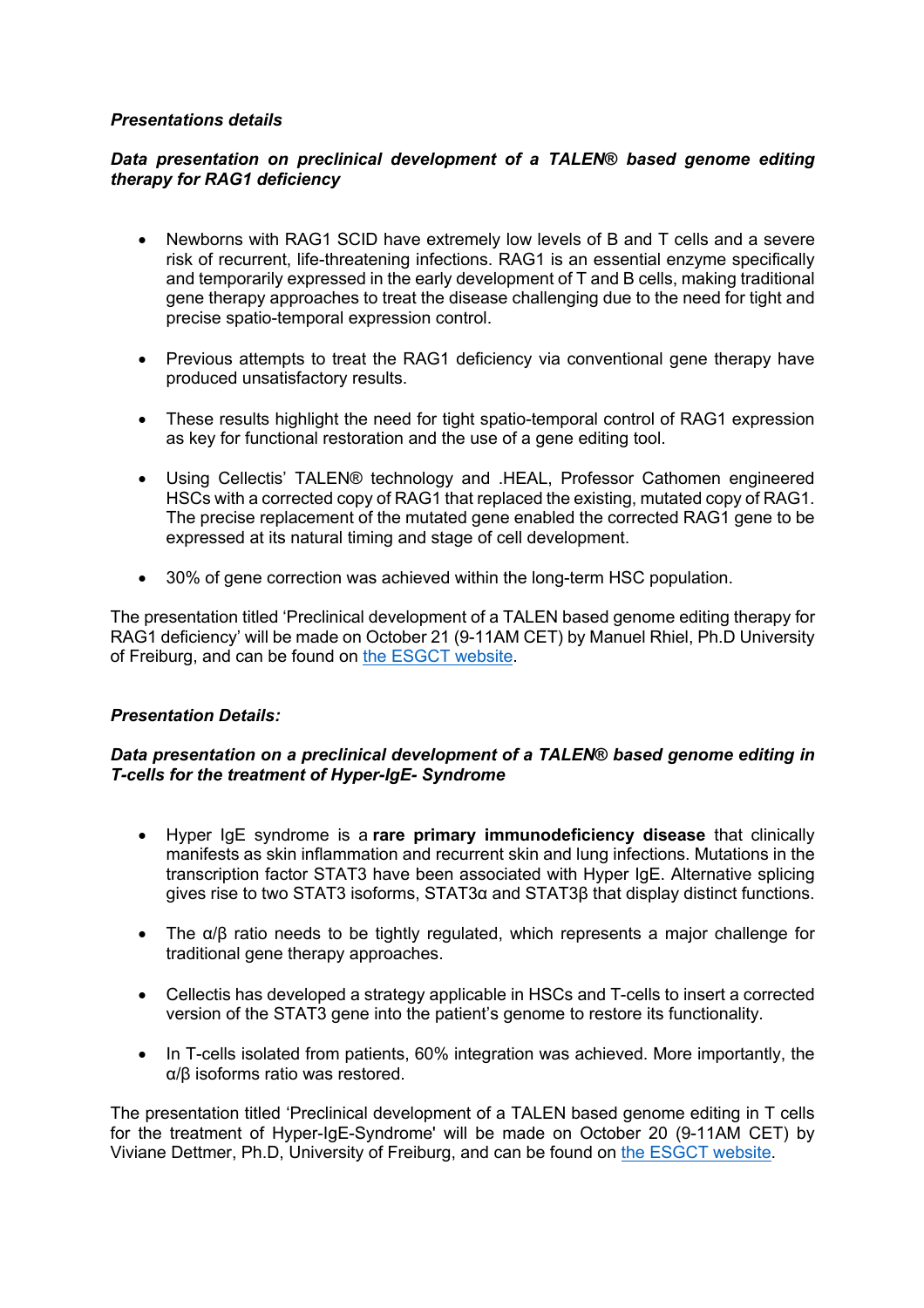## **About Cellectis**

Cellectis is a gene editing company, developing first of its kind therapeutic products. Cellectis utilizes an allogeneic approach for CAR-T immunotherapies in oncology, pioneering the concept of off-the-shelf and ready-to-use gene-edited CAR T-cells to treat cancer patients, and a platform to make therapeutic gene editing in hemopoietic stem cells for various diseases. As a clinical-stage biopharmaceutical company with over 21 years of expertise in gene editing, Cellectis is developing life-changing product candidates utilizing TALEN®, its gene editing technology, and PulseAgile, its pioneering electroporation system to harness the power of the immune system in order to treat diseases with unmet medical needs.

As part of its commitment to a cure, Cellectis remains dedicated to its goal of providing lifesaving UCART product candidates for multiple cancers including acute myeloid leukemia (AML), B-cell acute lymphoblastic leukemia (B-ALL) and multiple myeloma (MM). .HEAL is a new platform focusing on hemopoietic stem cells to treat blood disorders, immunodeficiencies and lysosomial storage diseases.

Cellectis headquarters are in Paris, France, with locations in New York, New York and Raleigh, North Carolina. Cellectis is listed on the Nasdaq Global Market (ticker: CLLS) and on Euronext Growth (ticker: ALCLS).

For more information, visit www.cellectis.com Follow Cellectis on social media: @cellectis, LinkedIn and YouTube.

## **For further information, please contact:**

## **Media contacts:**

Margaret Gandolfo, Senior Manager, Communications, +1 (646) 628 0300 Pascalyne Wilson, Director, Communications, +33776991433, media@cellectis.com

## **Investor Relation contact:**

Eric Dutang, Chief Financial Officer, +1 (646) 630 1748, investor@cellectis.com

## **Forward-looking Statements**

This presentation contains "forward-looking" statements within the meaning of applicable securities laws, including the Private Securities Litigation Reform Act of 1995. Forward-looking statements may be identified by words such as "at this time," "anticipate," "believe," "expect," "on track," "plan," "scheduled," and "will," or the negative of these and similar expressions. These forward-looking statements, which are based on our management's current expectations and assumptions and on information currently available to management, include statements about our research and development projects and priorities, our pre-clinical project development efforts and the timing of our presentation of data. These forward-looking statements are made in light of information currently available to us and are subject to numerous risks and uncertainties, including with respect to the numerous risks associated with biopharmaceutical product candidate development as well as the duration and severity of the COVID-19 pandemic and governmental and regulatory measures implemented in response to the evolving situation. With respect to our cash runway, our operating plans, including product development plans, may change as a result of various factors, including factors currently unknown to us. Furthermore, many other important factors, including those described in our Annual Report on Form 20-F and the financial report (including the management report) for the year ended December 31, 2020 and subsequent filings Cellectis makes with the Securities Exchange Commission from time to time, as well as other known and unknown risks and uncertainties may adversely affect such forward-looking statements and cause our actual results, performance or achievements to be materially different from those expressed or implied by the forward-looking statements. Except as required by law, we assume no obligation